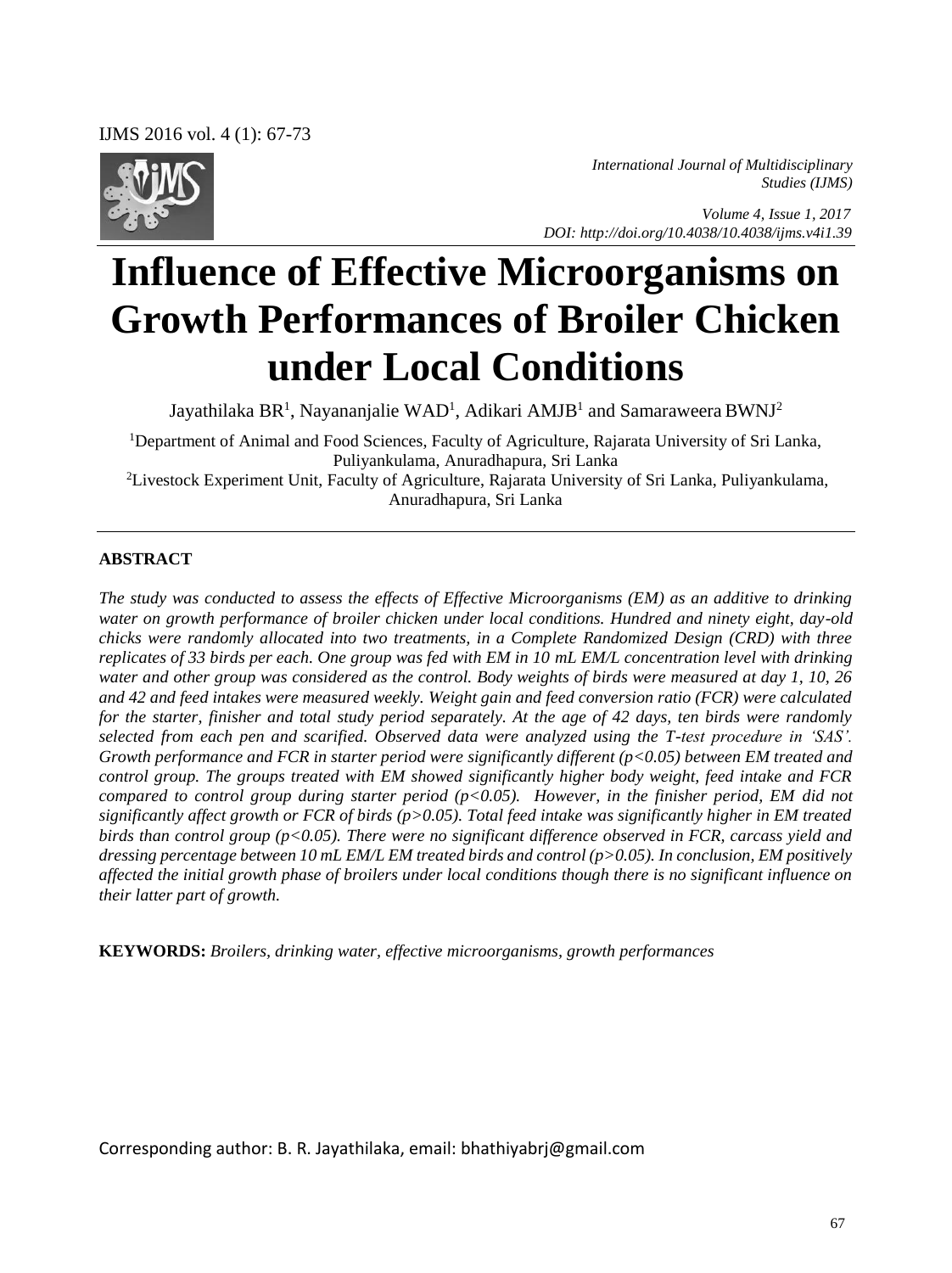# **1. INTRODUCTION**

Chicken meat is relatively cheap compared to other animal products thus made it most consumed animal protein sources in the average Sri Lankan diets. However, the demand is mainly dependent on consumers' perceptions and meat quality. Today, meat quality plays a greater significance on public attention and demand is based on high in lean content, low in fat, cholesterol and calories. Further, food safety and hygiene, especially the presence of pathogenic microorganisms and chemical residues crucially affect the consumer preference. Therefore, probiotics or microbial preparations are used to improve production performance and product quality of broilers. The concept of effective microorganisms (EM) which consist of mixed cultures of beneficial and naturally-occurring microorganisms contain selected species including predominant populations of lactic acid bacteria, yeasts, small number of photosynthetic bacteria, actinomycetes and other types of beneficial organisms is emerging research topic in Sri Lanka (EMRO, 2010).

Effective microorganisms were developed by Professor Teruo Higa of the University of Ryukyus, Okinawa, Japan in 1980s (Higa, 1994). It is a liquid at pH of 3.5 that is formed at high pressures by the interaction of a diverse group of naturally occurring, aerobic and facultative anaerobic microorganisms (Guim *et al*., 1998). Effective microorganisms are widely used in the livestock sector to improve and promote the health condition and growth performance, control the disease and odor problems and as an agent of waste treatment in poultry production. When EM is added to the feed and water, the beneficial microorganisms tend to improve the gut flora of the birds. It facilitates efficient digestion and boosts the immune system. Thereby, it increases growth rate, egg production and reproductive performance and improve the health conditions of chicken (EMRO, 2010). It is also helping to reduce the feed costs and increase the productivity of poultry industry. One of the most valuable contributions of EM to the livestock industry is its deodorizing effect within confined facilities for poultry operations. It is used in rearing sheds as a spray to suppress disease causing microorganisms, eliminate and control the ammonia produced from droppings and it helps to improve quality of the air (EMRO, 2010). Effective microorganisms eliminate odors by dominating the microbial ecology with organisms that exploit a fermentative pathway and therefore do not produce odorous gases (Yongzhen and Weijiong, 1994).

Effective microorganisms are a developing technology that may support the profitability and safety of poultry production and offer meaningful alternatives for natural and organic production in the world. Under the Sri Lankan condition, EM technology is rarely used in the poultry sector due to the lack of knowledge on beneficial effects of these organisms. Therefore, this study was conducted to investigate the effects of EM incorporated drinking water on growth performances and dressing percentage of broilers under dry zone farm conditions in Sri Lanka.

### **2. METHODOLOGY**

### **Animal Experiment**

The animal experiment was conducted at Livestock Experiment Unit, Faculty of Agriculture, Rajarata University of Sri Lanka, Puliyankulama. One hundred and ninetyeight, day-old broiler chicks were obtained from a commercial hatchery. These chicks were randomly assigned to EM treatment and control with three replicates. Each replicate consisted of 33 birds. EM treatment was prepared by mixing hard drinking water with EM solution at the concentration of 10 mL EM/L. Birds were fed with commercial starter and finisher feeds and proximate composition of the feed as per feed manufacturer is presented in Table 1.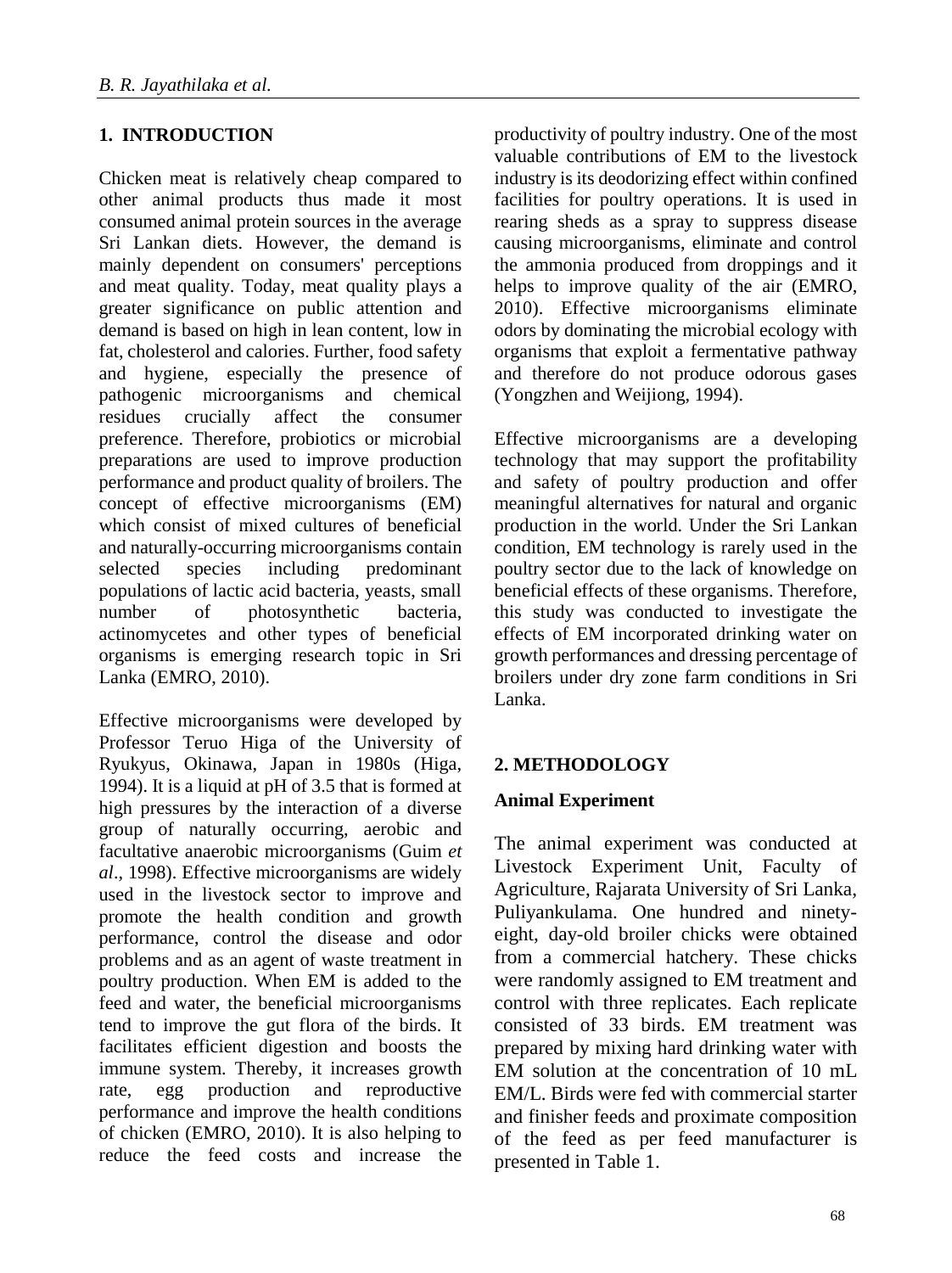| <b>Nutrients</b>                 | <b>Starter</b> | <b>Finisher</b> |
|----------------------------------|----------------|-----------------|
| Protein $(\%)$                   | 22             | 20              |
| Fat $(\%)$                       | 6              |                 |
| Ash $(\%)$                       |                | 7.5             |
| Fiber $(\%)$                     | 4.5            | 4.5             |
| Calcium $(\%)$                   | $9.5 - 1.2$    | $0.9 - 1.2$     |
| Phosphorous $(\%)$               | $0.7 - 1$      | $0.7 - 1$       |
| Metabolizable Energy (kcal / kg) | 3000           | 3100            |

**Table 1.** Nutritional composition of commercial feeds

Before the arrival of the chicks, rooms, brooder guards, feeders and waterers were thoroughly cleaned. Broiler chicks were divided into two groups and each group included 99 chicks. They were randomly distributed into two brooders and reared under good hygienic conditions. Chicks were spent ten days of brooding period and 100 W electric bulbs were used to provide the initial heating and lighting. All chicks were provided with Vitamin E, chick-tonic and glucose solution with drinking water to reduce the stress at the time of arrival. All birds were vaccinated against infectious brusal disease (IBD) and New castle disease in the first week of their life. All birds were provided with feed and water ad libitum twice a day; in the morning and evening. After 21 d of feeding, the starter ration was gradually switched to the finisher ration, which was fed for an additional 14 days. Water was provided with mentioned specific ration of EM solution. All other general management practices were followed until the birds were slaughtered.

Ten birds from each replicate were slaughtered at the end of the experiment. Anti-mortem inspections were done by visual observations. Birds were starved for about 20 - 24 hours and they were weighed before slaughter.

### **Data Collection, Sampling and Calculations**

Given feed and remained feed were measured weekly throughout the study period. Average body weight of bird was measured at day 1, 10, 26 and 42. Feed intakes, feed conversion ratio (Source: CIC Agri-business, 2014)

(FCR) and dressing percentages were calculated.

Data were analyzed using the T-test procedure in Statistical Software for Data Analysis (ver. 9.0, SAS, 1996) to evaluate the effect of EM on broilers and statistical significance was declared at p<0.05.

## **3. RESULTS AND DISCUSSION**

The effects of supplementation of EM in drinking water on growth performances and dressing percentage of broilers are summarized in Table 2.

Body weight was significantly different (p<0.05) between EM treated group and control at d 10 and body weight of EM treated group was higher than the control (Table 2). However, there were no any significant differences (p>0.05) between control and EM treated groups with regard to body weight at day 26 and day 42  $(p>0.05)$ . It was found that, body weight gain was greater in birds treated with EM than those consumed water free of EM at initial stage. Such increase may be attributed to enhancement of feed utilization efficiency as reflected by improved in feed conversion ratio observed in the study. These findings confirmed to those of Lesson and Summers (1997), Hussein and Ashry (1991) and Hussain *et al*., (1996) who showed that live body weight was significantly greater in all groups treated with different types of probiotics compared with the control group. The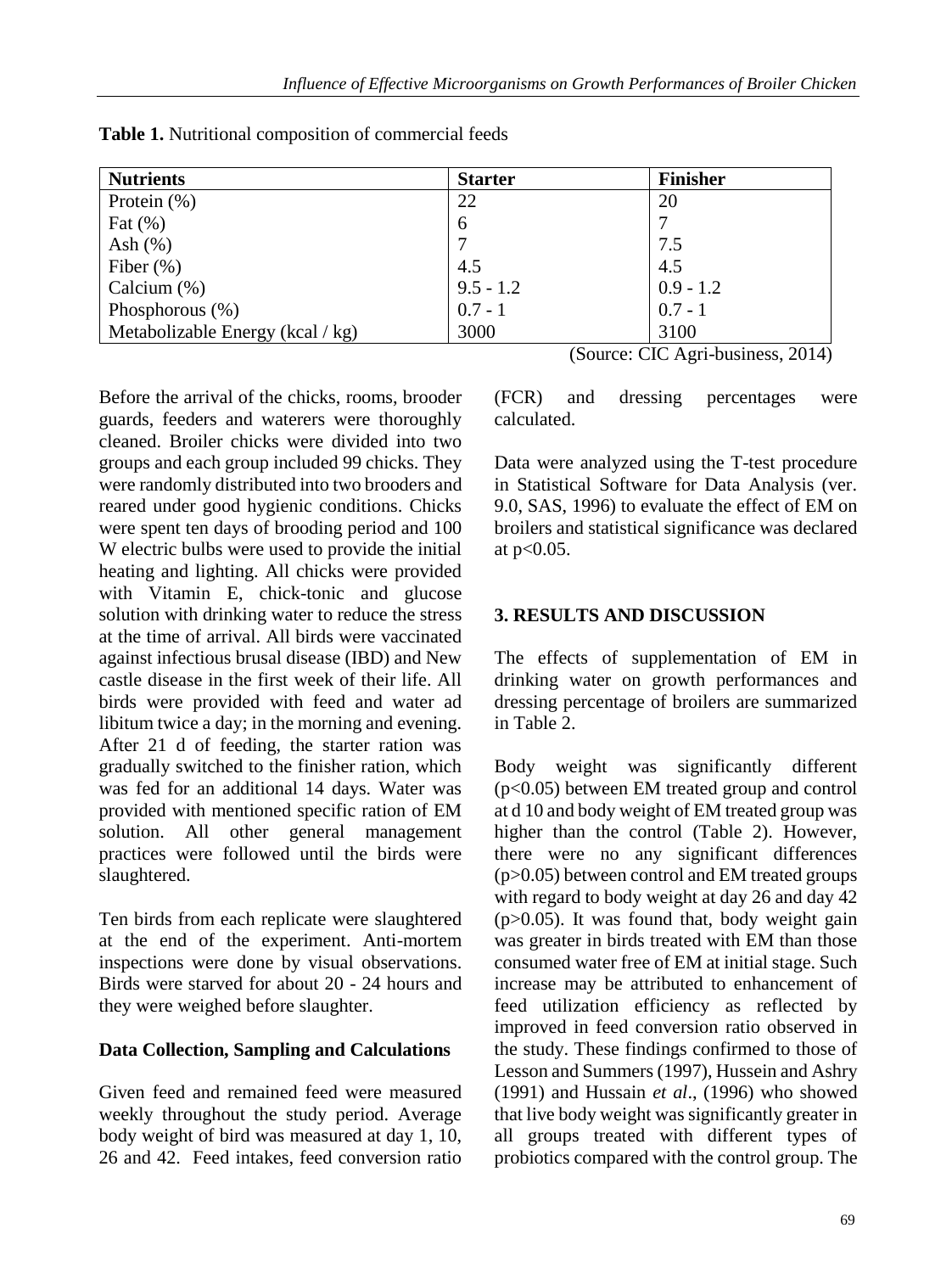best weight gain in broiler treated with specific type of probiotics could be related to better digestibility of crude protein and crude fiber (Kierhan, 2010).

**Table 2.** The comparison of performance characteristics of broiler chickens in EM treated and control group

| <b>Parameter</b>             | <b>Treated with EM</b>      | <b>Control</b>               |  |
|------------------------------|-----------------------------|------------------------------|--|
| Body weight (g/bird)         |                             |                              |  |
| d 1                          | $40 \pm 0.33$               | $40.3 \pm 0.33$              |  |
| d <sub>10</sub>              | $245 \pm 4^{\rm b}$         | $222 \pm 4^{\text{a}}$       |  |
| d26                          | $1176.70 \pm 33$            | $1267 \pm 24$                |  |
| Feed intake(g/bird)          |                             |                              |  |
| $d 1 - d 42$                 | $4283 \pm 2^{b}$            | $4195 \pm 1^{\text{a}}$      |  |
| period $1 - d$ 21            | $1535 \pm 2^b$              | $1447 \pm 1^{\text{ a}}$     |  |
| period $22 - d$ 42           | $2748.2 \pm 0.29$           | $2748 \pm 0.11$              |  |
| <b>Feed conversion ratio</b> |                             |                              |  |
| $d 1 - d 42$                 | $1.79 \pm 0.05$             | $1.72 \pm 0.08$              |  |
| $d1 - d21$                   | $1.32 \pm 0.04^{\text{ b}}$ | $1.14 \pm 0.02$ <sup>a</sup> |  |
| $d$ 22 – d 42                | $1.14 \pm 0.03$             | $1.13 \pm 0.05$              |  |
| <b>Dressing percentage</b>   |                             |                              |  |
| Live weight $(g/bird)$       | $2405 \pm 63$               | $2447 \pm 104$               |  |
| Carcass weight (g/bird)      | $1968 \pm 39$               | $1965 \pm 103$               |  |
| Dressing percentage (%)      | $81.88 \pm 1.26$            | $80.23 \pm 0.84$             |  |

<sup>a,b</sup> means with different superscripts within the same row are significantly different ( $p$ < 0.05)

Body weight was significantly different (p<0.05) between EM treated group and control at d 10 and body weight of EM treated group was higher than the control (Table 2). However, there were no any significant differences (p>0.05) between control and EM treated groups with regard to body weight at day 26 and day 42  $(p>0.05)$ . It was found that, body weight gain was greater in birds treated with EM than those consumed water free of EM at initial stage. Such increase may be attributed to enhancement of feed utilization efficiency as reflected by improved in feed conversion ratio observed in the study. These findings confirmed to those of Lesson and Summers (1997), Hussein and Ashry (1991) and Hussain *et al*., (1996) who showed that live body weight was significantly greater in all groups treated with different types of probiotics compared with the control group. The best weight gain in broiler treated with specific type of probiotics could be related to better digestibility of crude protein and crude fiber (Kierhan, 2010).

The results clearly show that, feed intake of birds in the EM treated group was significantly higher ( $p<0.05$ ) than the control group during day 1- day 21 (Table 2). However, latter part of the experiment, feed intake of birds did not show any significant difference between EM treated and control groups (p>0.05). Further, total feed intake of EM treated group was significantly higher (p<0.05) than control group. High feed intake observed in the present study may due to the improved digestion in broiler chickens and effect may be more significant during early growth stages of birds.

The result are in agreement with Simeamelak et al.,(2012) who showed that EM supplementary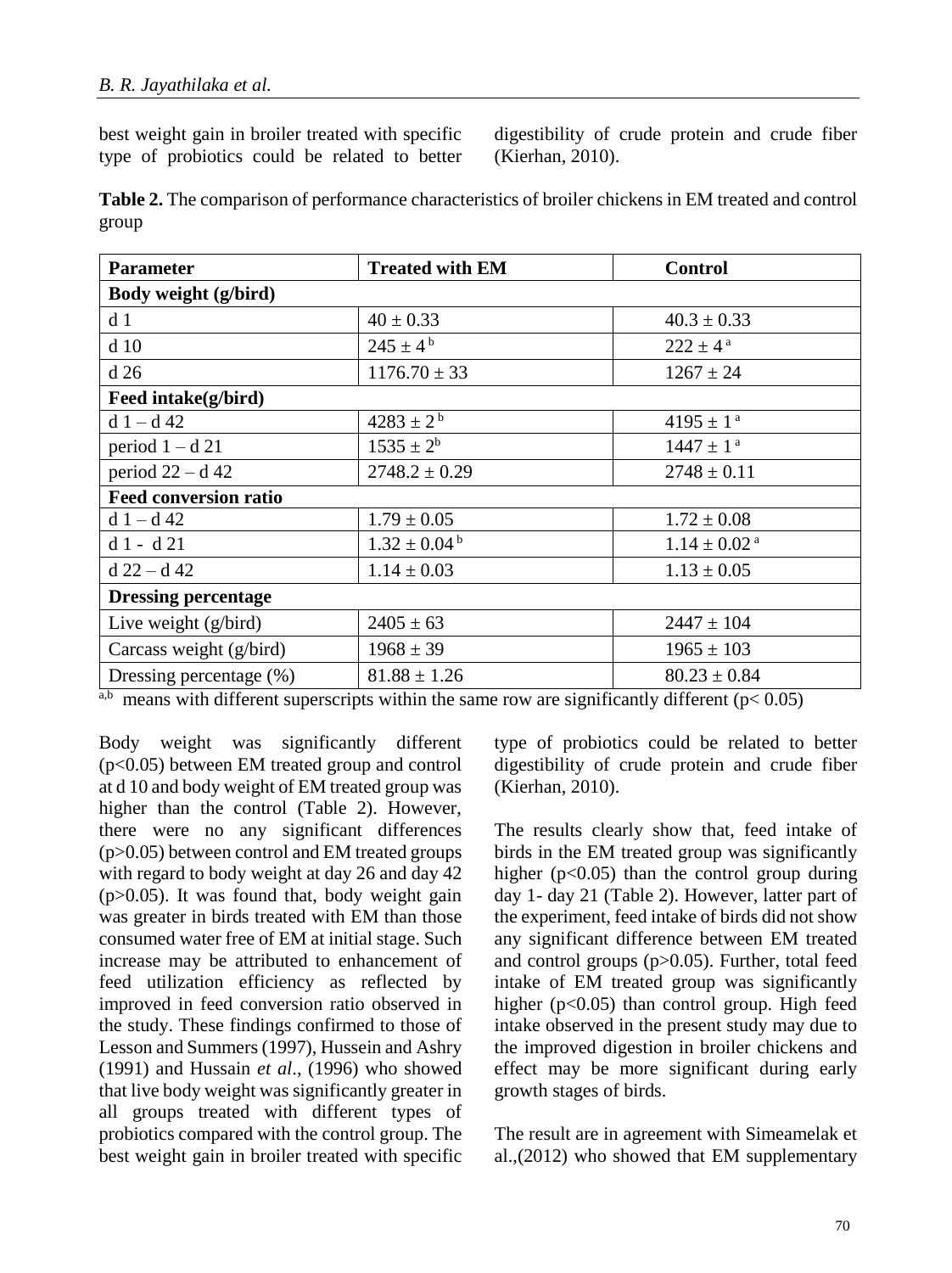administration of drinking water improved growth performance of Rhode Island Red (RIR) chicks. It is proposed that EM may act in the intestinal tract of the birds by maintaining a beneficial microbial population in the alimentary tract (Fuller, 1989), increasing nutrient utilization through improved intestinal health resulting in greater intestinal enzyme activities and nutrient availability (Nahashon *et al*., 1994), altering bacterial metabolism (Cole *et al*., 1987) and competing with pathogenic micro-flora in the digestive tract (Wood and Abuchar, 1998).

Feed conversion ratio (FCR) of birds in starter period was significantly higher ( $p<0.05$ ) in EM treated group compared to the control group. However, FCR of birds in finisher period and total study period did not significantly differ (p>0.05) between two groups. Therefore, it appears that EM has little effect on FCR as both groups have similar FCR except during the early periods of their development. Feed conversion ratio as affected by probiotics is the subject of controversy. Similar to the present findings, several previous works suggested that supplementation of probiotics does not influence feed conversion ratio significantly or no such effect on FCR (Samanta and Biswas, 1995; Gohain and Sapcota, 1998; Ergun *et al*., 2000; Panda *et al*., 2000; Ahmad, 2004; Mohit *et al*., 2007).

Furthermore, carcass weights of birds between control and EM treated groups were not significantly different  $(p>0.05)$ . Though there was no any difference in dressing percentage between control and treated group, FCR was higher in 10 mL EM/L EM treated group than control group. Similarly some studies showed that supplementation of probiotics had no effect on the performance of broiler chicks (ZuAnon *et al*., 1998; Patidar and Prajapati, 1999; Ergun *et al*., 2000; Kumprechtova *et al*., 2000). On the other hand, EM fed birds had significantly higher weight gain and lower FCR than control groups (Jagdish and Sen, 1993; Alvarez *et al*., 1994; Safalaoh, 2006). EM supplementation had little effect on growth parameters such as weight gain, mortality and FCR. According to previous studies, improved body weight gain is reflected in carcass yield in which, relatively higher values were observed in EM treated birds than control group (Bozkurt *et al*., 2009). The growth promoting effect of probiotics (particularly Saccharomyces cerevisiae) is attributed to the growth improvement, due to the fact that it is a naturally rich source of protein, minerals and Vitamin B-complex (Shareef and Al-Dabbagh, 2009). The greater physiological activity in animals and better feed conversion efficiencies may be attributed for improved growth performance for broilers and use of probiotics has also been shown to improve protein efficiency ratios and nitrogen utilization in broilers (Safalaoh, 2006).

Observed results in the present study were somewhat different compared to already published studies conducted in the other countries. This may be due to variation in environmental conditions since environment has an impact on performances of broilers. In this research, single ratio of EM solution was only used, although it is better to use several deferent ratios to find out the most suitable EM ratio which gives higher effectiveness. EM was provided with drinking water in the present study and EM which is providing as feed additives is most important factor to find the effectiveness of EM, and also EM solutions can be spread on litter to control the odour. In this, probiotic benefits of EM did not measure which is used to control diseases. Therefore, further research is needed to justify the economic benefits, feed conversion efficiency, growth performance, malodour and disease control in different localities in Sri Lanka using different EM dosage levels for longer periods. However, this study was conducted with limited number of chicks. It needs to be strengthened by similar works that involve large number of animals for prolonged period of time. Therefore, to arrive at better understanding and conclusion on the role of EM and its future utilization in poultry farming the above mentioned points need to be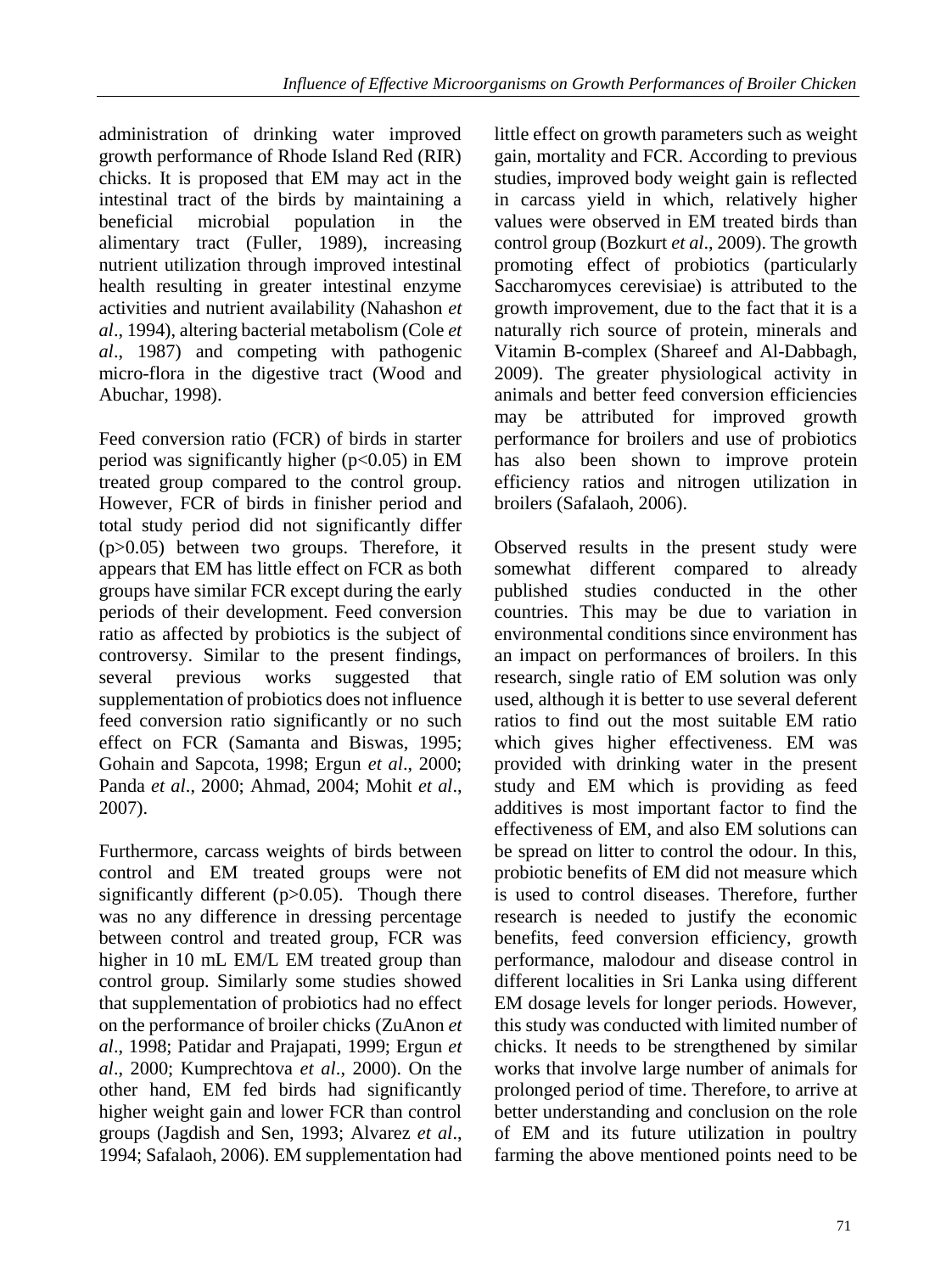addressed in future researches to achieve more accurate conclusions for its future application in poultry farms.

### **4. CONCLUSION**

Effective microorganism supplemented with drinking water has no effect on carcass yield and dressing percentage of broiler chicken. However, EM promotes the early growth performances in broiler chicken reared under dry zone condition.

#### **REFERENCES**

AHMAD I. Effect of probiotic (protexin) on the growth of broilers with special reference to the small intestinal crypt cells proliferation. M. Phil Thesis, Centre of Biotechnology, University of Peshawar. 2004.

ALVAREZ LC, BARRERA EM & GONZALEZ EA. Evaluation of growth promoters for broiler chickens. Veterinaria Mexico. 1994; 25: 141-144.

BOZKURT M, KUCUKYILMAZ K, CATH AU & CINAR M. The effect of single or combined dietary supplementation of prebiotics, organic acid and probiotics on performance and slaughter characteristics of broilers. South African Journal of Animal Science. 2009; 39(3):197–205. Accessed on November 08, 2015 from: http://www.sasas-co.za/sajas.asp

COLE CB, FULLER R & NEWPORT MJ. The effect of diluted yoghurt on the gut microbiology and growth of piglets. Food Microbiology. 1987; 4(1): 83-85.

EM RESEARCH ORGANIZATION (EMRO). Working with EM technology for sustainable environment. 2010; Accessed on November 06, 2015 from: http://www.emsustains.co.uk

ERGUN A, YALCIN S & SACAKLI P. The usage of probiotic and zinc bacitracin in broiler rations. Ankara Universities Veteriner Facultesi Dergisi. 2000; 47:271-280.

FULLER R. Probiotics in man and animals. Journal of App. Bacteriol. 1989; 66(5): 365-378.

GOHAIN AK, & SAPCOTA D. Effect of probiotic feeding on the performance of broilers. Indian Journal of Poultry Science. 1998; 33:101- 105.

GUIM A, ANDRADE P, ITURRLNO-SCHOCKEN RP & MALHEIROS EB. Aerobic stability of wilted grass silages (Pennisetum purpureum, Schum) treated with microbial inoculants. Journal of Animal Science (English Version), Federal University of Vicosa, Sao Paulo, Brazil. 1998.

HIGA T. Effective Microorganisms – A holistic technology for humankind. Department of Horticulture, University of Ryukyus, Okinawa, Japan. 1994; Retrieved on November 10, 2015 from: http://www.infrc.org.jp

HUSSAIN T, AHMAD R, GILANI G & HIGA T. Applied EM technology. Nature Farming Research Centre, University of Agriculture Faisalabad, Pakistan. 1996.

HUSSEIN HH & EI-ASHRY MA. Some studies on the beneficial effect of Lactobacillus concentrate supplementation on broiler performance. Egyptian Journal of Animal Reproduction. 1991; 28(1):85-91.

JAGDISH P & SEN AK. Effect of different growth promoters on the performance of broilers. Poultry Advisory. 1993; 26: 49-51.

KIERHAN JA. Histological and histochemical methods theory and practice. Scion publishing Ltd., London, UK, 2010; 281-286.

KUMPRECHTOVA D, ZOBAC P & KUMPRECHT I. The effect of *Sacchromyces*